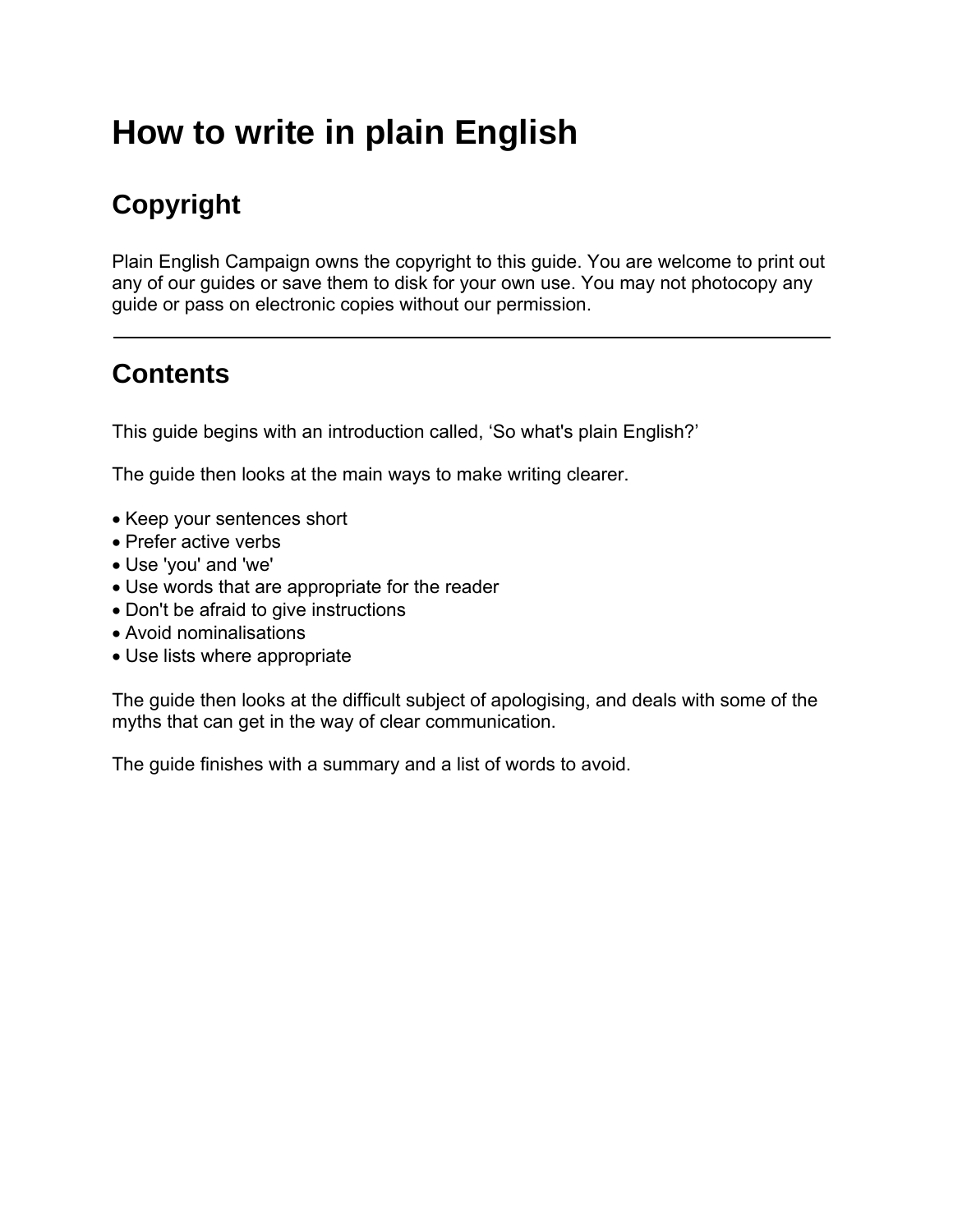# **So what's plain English?**

First let's say what plain English isn't and destroy some of the myths about it.

- It's not 'cat sat on the mat' or 'Janet and John' writing. Almost anything − from leaflets and letters to legal documents − can be written in plain English without being patronising or oversimplified.
- It doesn't mean reducing the length of your message or changing its meaning. Most of the UK's biggest insurance companies produce policies that explain everything fully in plain English.
- It's not about banning new words, killing off long words or promoting completely perfect grammar. Nor is it about letting grammar slip.
- It is not an amateur's method of communication. Most forward-looking senior managers always write in plain English.
- And finally, it is not as easy as we would like to think.

Sadly, thanks to the bureaucrats of public service industries, local councils, banks, building societies, insurance companies and government departments, we have learnt to accept an official style of writing that is inefficient and often unfriendly.

But in the last few years, many of these offenders have started to put things right, either rewriting their documents clearly or training their staff in the art of plain English, or both.

The main advantages of plain English are:

- it is faster to write:
- it is faster to read; and
- you get your message across more often, more easily and in a friendlier way.

If you spend more than an hour a day writing, you are to an extent a professional writer. So it's vital that you get it right.

So what is plain English? It is a message, written with the reader in mind and with the right tone of voice, that is clear and concise.

### **Keep your sentences short**

Most experts would agree that clear writing should have an average sentence length of 15 to 20 words.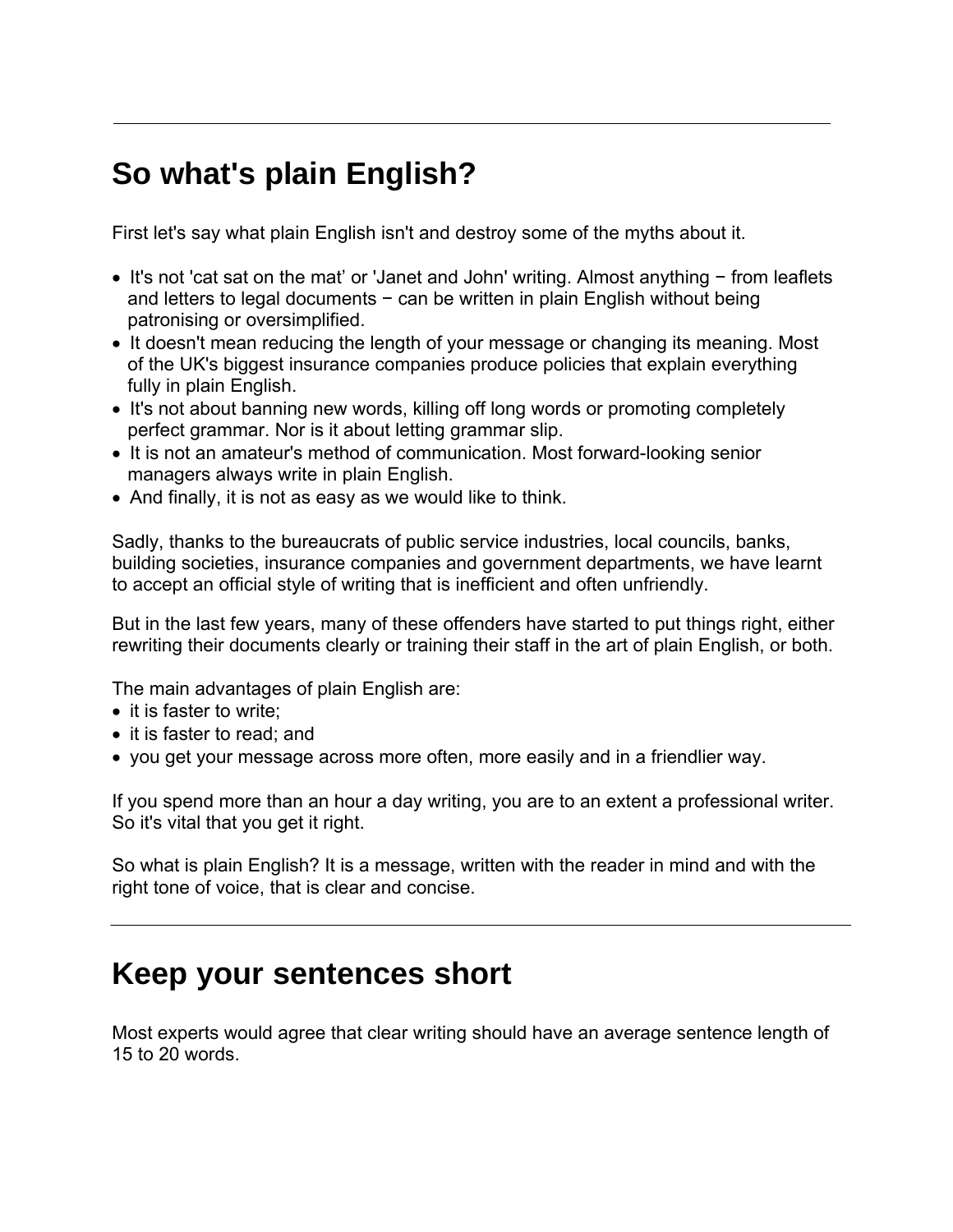This does not mean making every sentence the same length. Be punchy. Vary your writing by mixing short sentences (like the last one) with longer ones (like this one). Follow the basic principle of sticking to one main idea in a sentence, plus perhaps one other related point. You should soon be able to keep to the average sentence length − used by top journalists and authors − quite easily.

However, at first you may still find yourself writing the odd long sentence, especially when trying to explain a complicated point. But most long sentences can be broken up in some way.

### **Prefer active verbs**

Do you want your letters to sound active or passive − crisp and professional or stuffy and bureaucratic?

To explain the difference between active and passive verbs, we need to look briefly at how a sentence fits together. There are three main parts to almost every sentence:

- a **subject** (the person, group or thing doing the action);
- a **verb** (the action itself); and
- an **object** (the person, group or thing that the action is done to).

To give an example, in the sentence 'Peter watched the television':

- the **subject** is Peter (he is doing the watching);
- the **verb** is watched; and
- the **object** is the television (it is being watched).

Of course, there will usually be lots of other words as well. For example: 'Peter, the boy from number 13, watched the television every Friday night'. But the subject, verb and object are still there.

With an **active** verb, the three parts appear in a particular order − **subject** then **verb**  then **object**. For example:

Peter (**subject**) watched (**verb**) the television (**object**).

'Watched' is an active verb here. The sentence says who is doing the watching before it says what is being watched.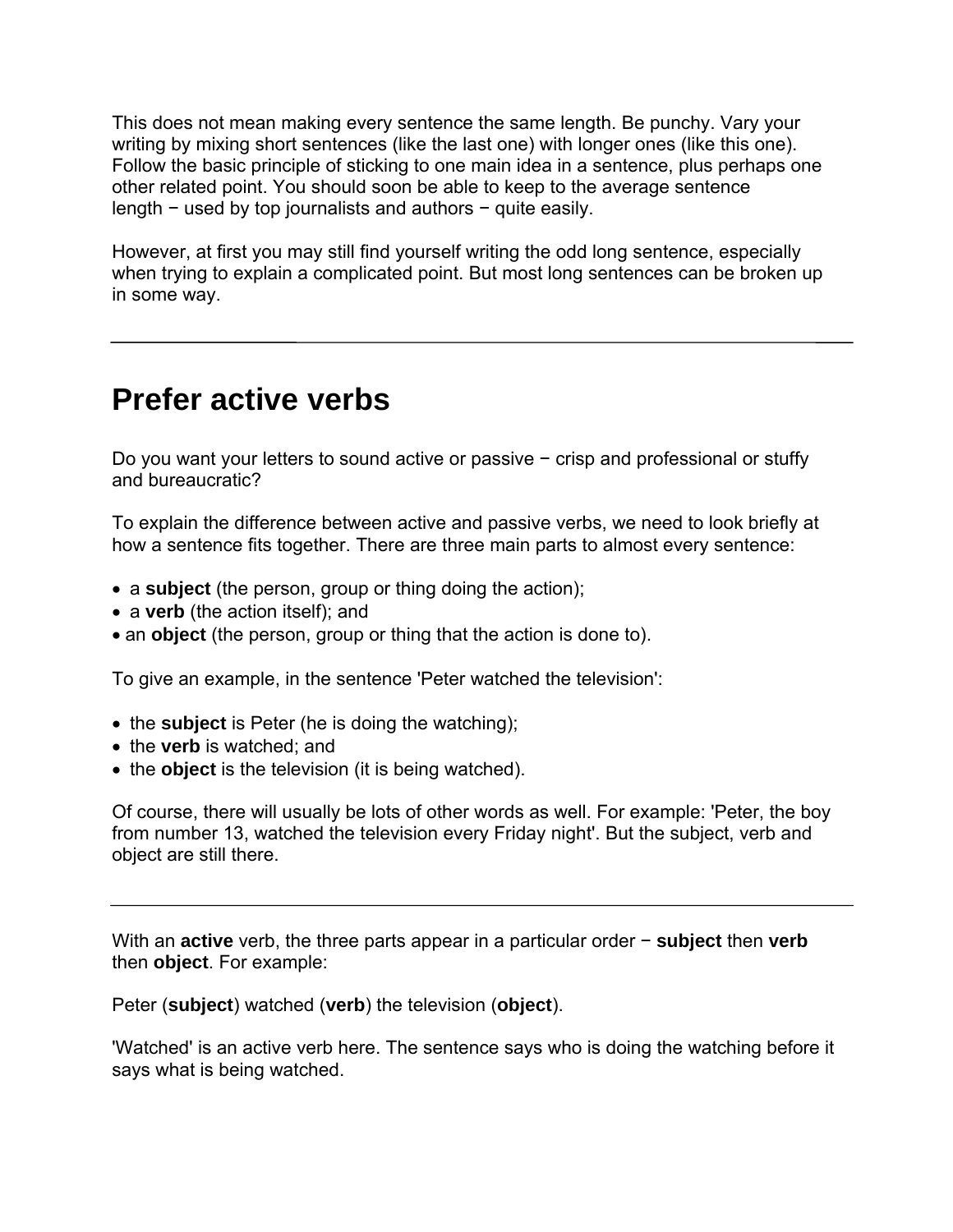With a passive verb, the order is reversed – **object** then **verb** then **subject**. The television (**object**) was watched (**verb**) by Peter (**subject**). 'Watched' is a passive verb here. The sentence says what is being watched before it says who is doing the watching.

You can see that by making the sentence passive, we have had to introduce the words 'was' and 'by', and the sentence becomes more clumsy.

Remember that the subject is not always a person and the object is not always a thing! 'The tree crushed Peter' is active but 'Peter was crushed by the tree' is passive.

Here are some more examples of how to turn a passive verb into an active verb.

This matter will be considered by us shortly. (Passive)

• **We will consider this matter shortly. (Active)** 

The riot was stopped by the police. (Passive)

• **The police stopped the riot. (Active)** 

The mine had to be closed by the authority. (Passive)

• **The authority had to close the mine. (Active)**

Passive verbs cause several problems.

- They can be confusing.
- They often make writing more long-winded.
- They make writing less lively.

#### **Good uses of passives**

There are times of course when it might be appropriate to use a passive.

- To make something less hostile − 'this bill has not been paid' (passive) is softer than 'you have not paid this bill' (active).
- To avoid taking the blame − 'a mistake was made' (passive) rather than 'we made a mistake' (active).
- When you don't know who or what the doer is − 'the England team has been picked'.
- If it simply sounds better.

But aim to make about 80 to 90% of your verbs active.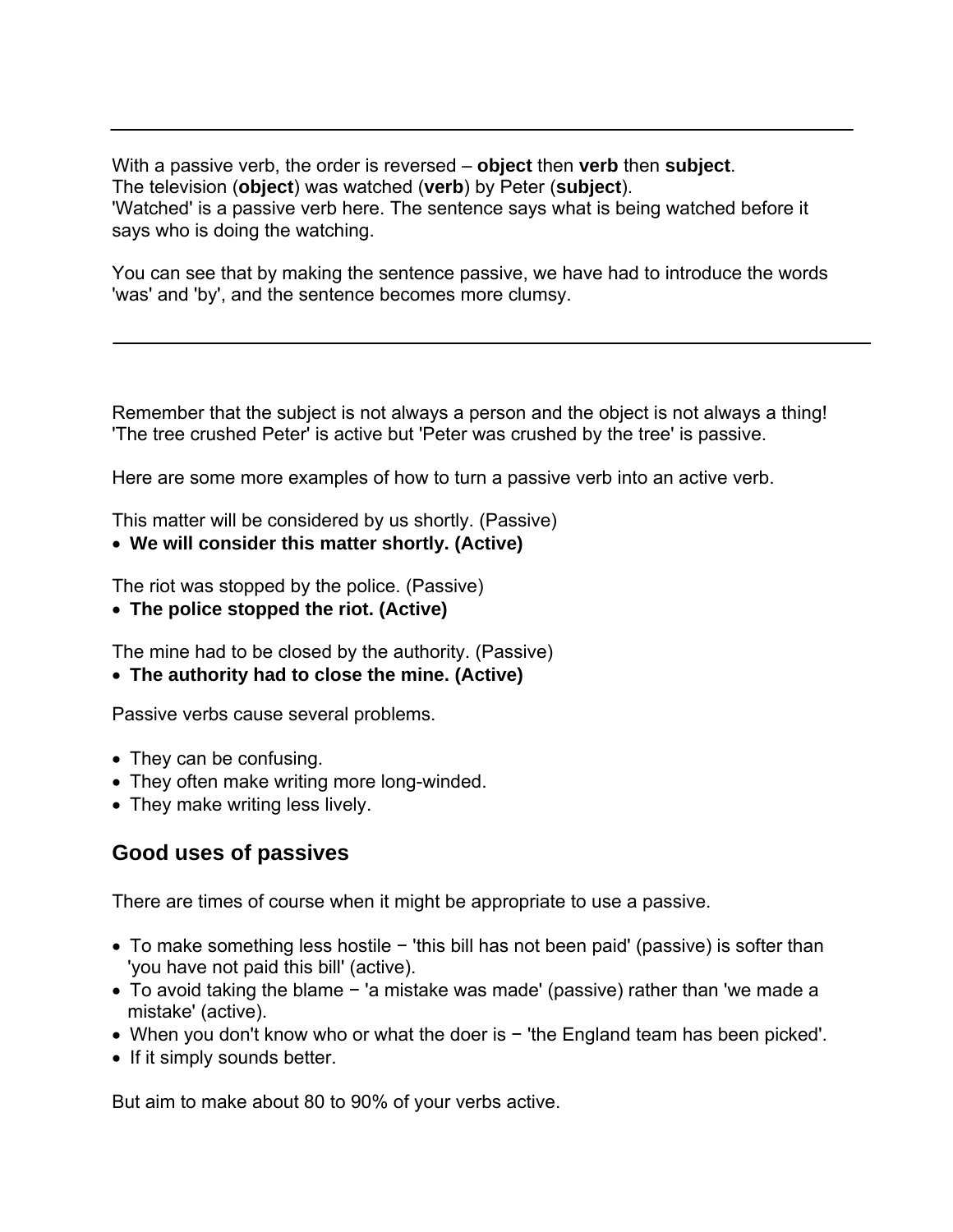This difference between active and passive verbs is not easy to grasp. Some people never really get it. So if you are confused, read this section again.

### **Use 'you' and 'we'**

Try to call the reader 'you', even if the reader is only one of many people you are talking about generally. If this feels wrong at first, remember that you wouldn't use words like 'the applicant' and 'the supplier' if you were speaking to somebody sitting across a desk from you.

Here are some examples of this.

Applicants must send us...

• **You must send us...** 

We always tell customers before we...

• **We will tell you before we...** 

Advice is available from...

• **You can get advice from** 

Similarly, always call your organisation 'we'. And there is nothing wrong with using 'we' and 'I' in the same letter.

### **Use words that are appropriate for the reader**

When you are talking to your reader, say exactly what you mean, using the simplest words that fit. This does not necessarily mean only using simple words − just words that the reader will understand.

At the end of this guide there is a list of a few of the words that we suggest you avoid. But for most words you will have to decide yourself whether they are suitable.

Jargon is a type of language that is only understood by a particular group of people. You can use jargon when writing to people who will understand the terms and phrases. It can be a useful form of shorthand. But try to avoid using specialist jargon on the general public.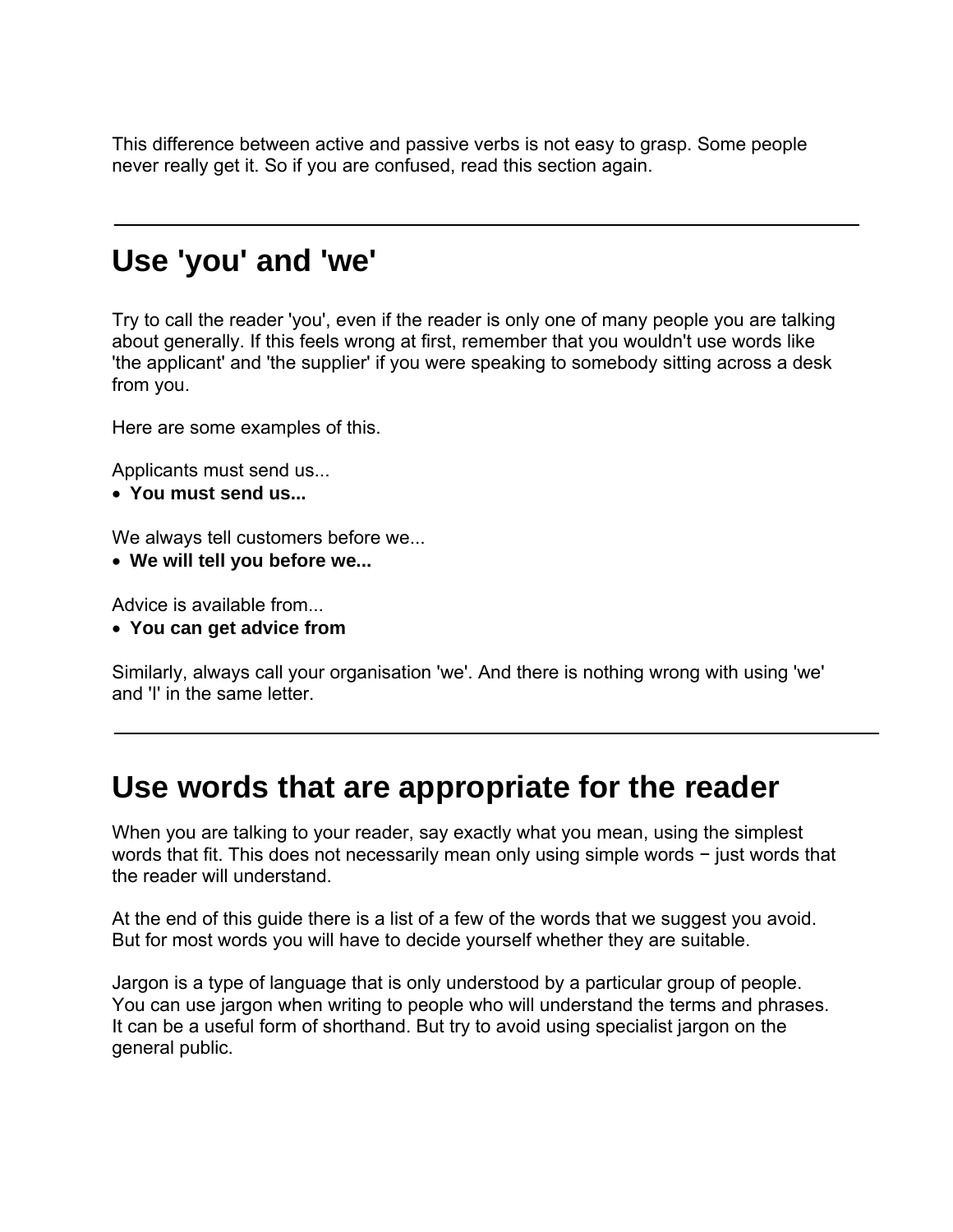So in general, keep to everyday English whenever possible. And again, imagine talking to your reader across a table.

### **Don't be afraid to give instructions**

Sit!

Brush your teeth.

Please send it to me.

These are all commands – officially called imperatives. They are the fastest and most direct way of giving someone instructions.

However, if we asked a hardened bureaucrat to write these expressions, we would end up with something like the following.

Dogs are advised that they should sit down.

Your teeth should be brushed.

I should be grateful if you would send it to me.

There always seems to be a fear of commands. The most common fault is putting 'customers should do this' or 'you should do this' instead of just 'do this'. Perhaps people worry that commands sound too harsh. But you can often solve this by putting the word 'please' in front. However, if something must be done, it is best not to say 'please' as it gives the reader the option to refuse the request.

Here are some examples of long-winded phrases and shorter versions that use commands.

You should just think of it as a complete statement.

• **Just think of it as a complete statement.** 

Writers should aim to be punchy.

• **Be punchy.** 

They should be split where suitable.

• **Split them where suitable.** 

The last example is probably the worst because it uses a passive verb – 'should be split'. Unfortunately this is very common in instructions. For example: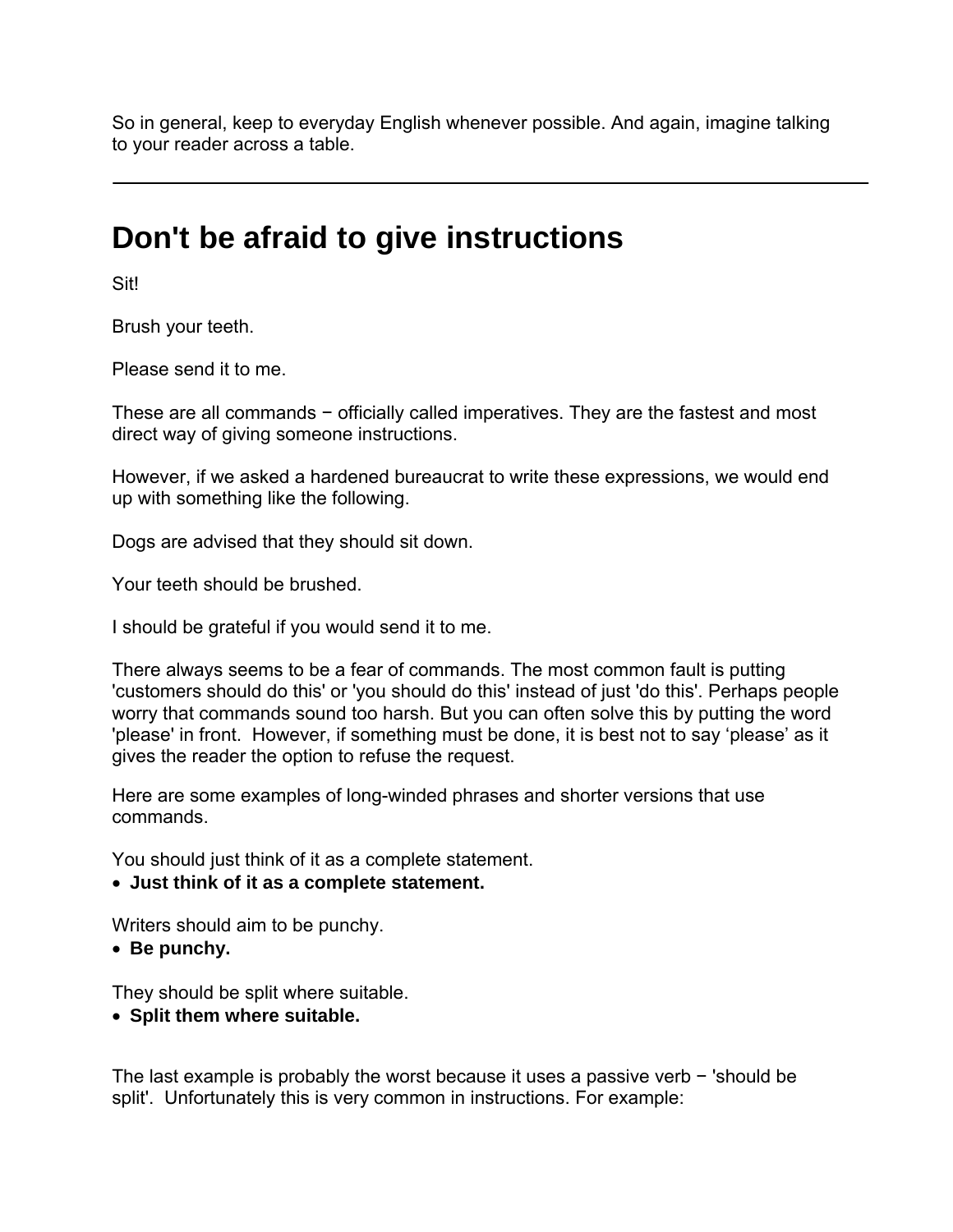The packet should be removed from the box. The contents should then be placed in the oven.

• **Remove the packet from the box. Then place the contents in the oven.** 

### **Avoid nominalisations**

A nominalisation is a type of abstract noun. (Is that plain English?) In other words, it is the name of something that isn't a physical object, such as a process, technique or emotion.

Nominalisations are formed from verbs.

For example:

| <b>Verb</b> | <b>Nominalisation</b> |
|-------------|-----------------------|
| complete    | completion            |
| introduce   | introduction          |
| provide     | provision             |
| fail        | failure               |
| arrange     | arrangement           |
| investigate | investigation         |

#### **So what's wrong with them?**

The problem is that often they are used instead of the verbs they come from. And because they are merely the names of things, they sound as if nothing is actually happening in the sentence. Like passive verbs, too many of them make writing very dull and heavy-going.

Here are some examples.

We had a discussion about the matter.

• **We discussed the matter.** 

There will be a stoppage of trains by drivers.

• **Drivers will stop the trains.** 

The implementation of the method has been done by a team.

• **A team has implemented the method.**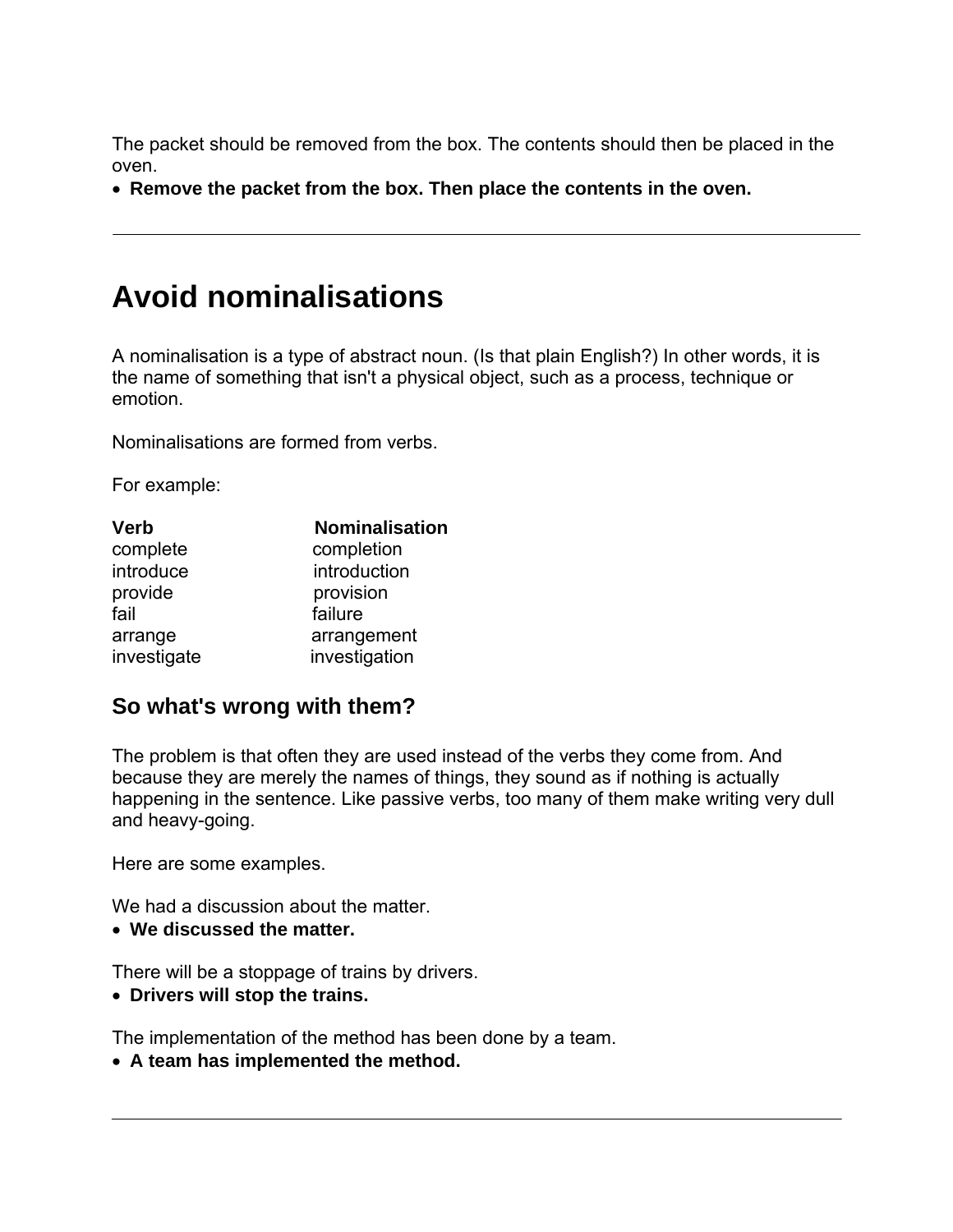## **Use lists where appropriate**

Lists are excellent for splitting information up.

There are two main types of list.

- A list that is a continuous sentence with several listed points picked out at the beginning, middle or end.
- A list of separate points with an introductory statement (like this list).

In the list above, each point is a complete sentence so they each start with a capital letter and end with a full stop.

With a list that is part of a continuous sentence, put semicolons (;) after each point and start each with a lower-case letter.

#### **If you can prove that:**

- **you were somewhere else at the time;**
- **you were not related to Mary; and**
- **you are over 21;**

#### **you should be all right.**

As you can see, the next to last point has 'and' after the semicolon. If you only had to prove one of the three points instead of all of them, this word would be 'or'.

Make sure each point follows logically and grammatically from the introduction. For example, if you took out 'you' from the second and third points it would still flow as a normal sentence but not as a list. The introductory line and the third point would then read, 'If you can prove that are over 21', which obviously does not make sense.

For a list of short points, it is better to set it out in one of the following ways.

#### **Kevin needed to take the following.**

- **A penknife**
- **Some string**
- **A pad of paper**
- **A pen**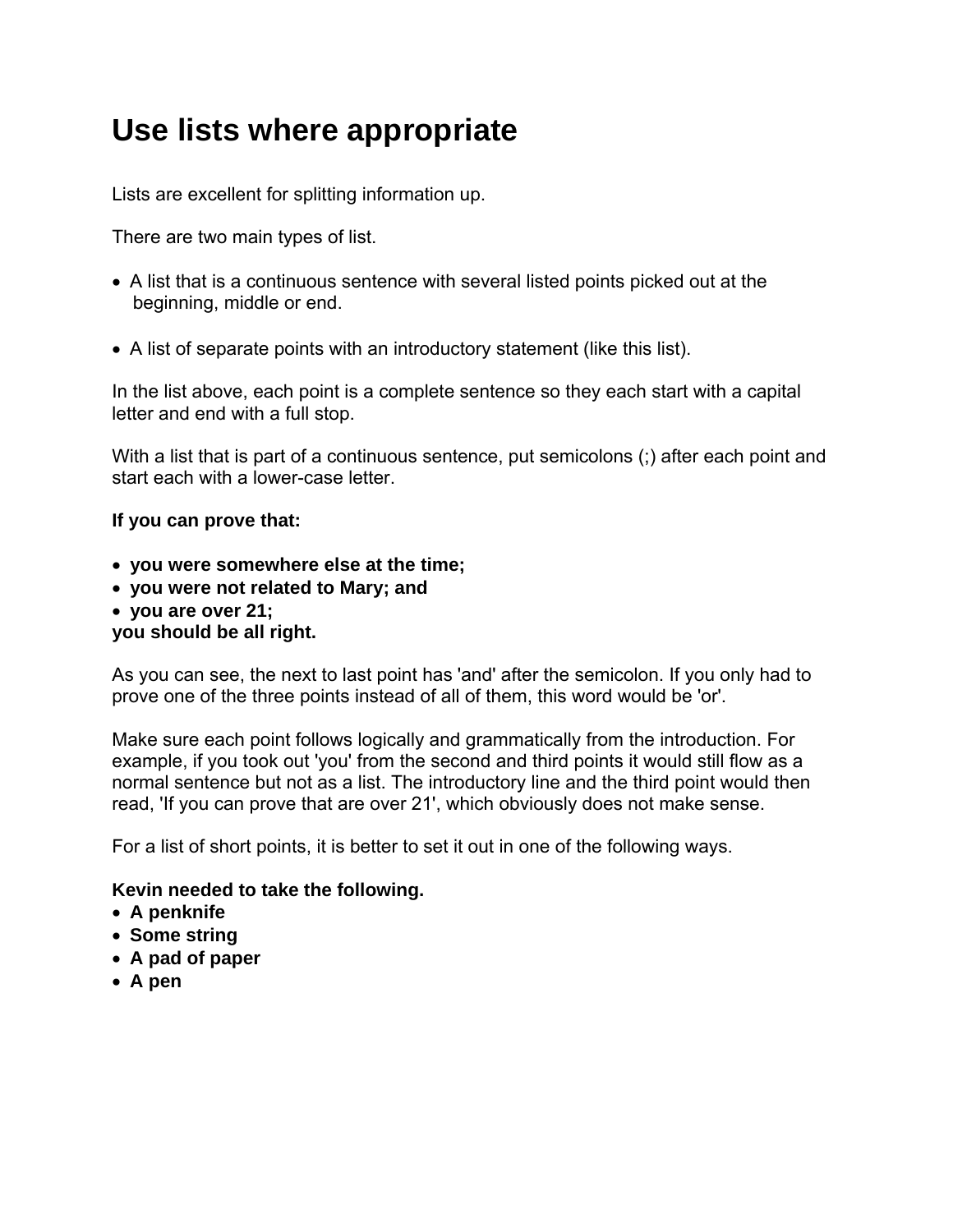**Kevin needed to take:** 

- **a penknife**
- **some string**
- **a pad of paper; and**
- **a pen.**

You should use bullet points in lists. These are better than numbers or letters as they draw your attention to each point without giving you extra information to take in.

# **Apologising**

If you are replying to a tricky letter or a complaint, or are dealing with a difficult problem, put yourself in the reader's shoes. Be professional, not emotional. You may have to give a firm, unwelcome answer, but be as helpful and polite as possible. If you are going to apologise, do so early. If the problem is your fault, say so. Apologise completely and concisely, sympathetically and sincerely. And whether it is your fault or not, try to emphasise what you can do for the other person.

# **Myths**

We're not trying to be trendy here by breaking grammatical rules. We're just going to destroy some of the grammatical myths.

- You can start a sentence with **and, but, because, so** or **however**.
- You can split infinitives. So you can say **to boldly go**.
- You can end a sentence with a preposition. In fact, it is something **we should stand up for**.
- And **you** can use the same **word** twice in a sentence if **you** can't find a better **word**.

Of course, this does not mean you should break these so-called rules all the time − just when they make a sentence flow better.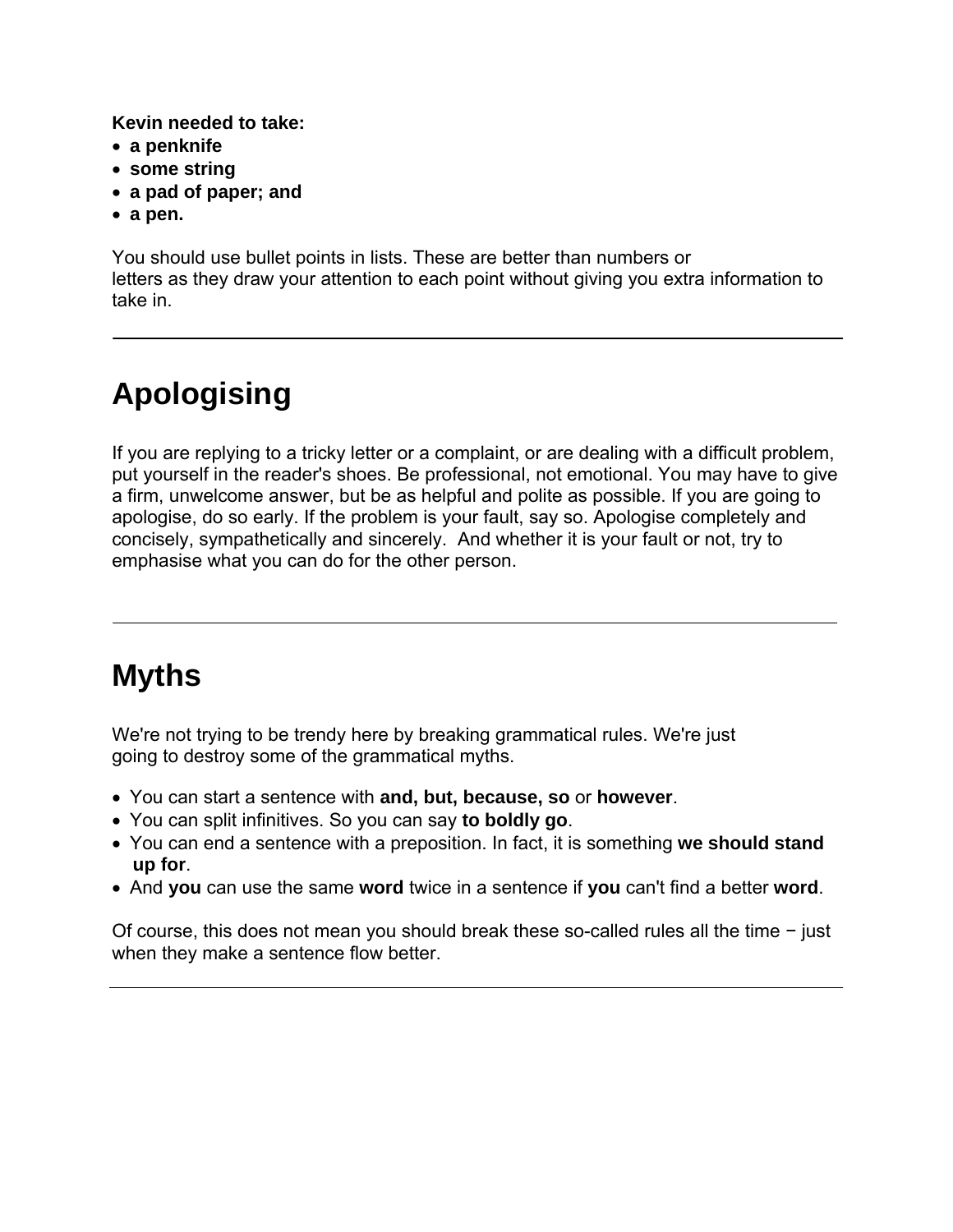# **Summary**

- **Stop and think** before you start writing. Make a note of the points you want to make in a logical order.
- **Prefer short words.** Long words will not impress your customers or help your writing style.
- **Use everyday English** whenever possible. Avoid jargon and legalistic words, and always explain any technical terms you have to use.
- **Keep your sentence length down** to an average of 15 to 20 words. Try to stick to one main idea in a sentence.
- **Use active verbs as much as possible.** Say 'we will do it' rather than 'it will be done by us'.
- **Be concise.**
- **Imagine you are talking to your reader.** Write sincerely, personally, in a style that is suitable and with the right tone of voice.
- **And always check that your writing is clear, helpful, human and polite.**

# **Words to avoid**

Try to use the alternatives we suggest in brackets.

- **additional (extra)**
- **advise (tell)**
- **applicant (you)**
- **commence (start)**
- **complete (fill in)**
- **comply with (keep to)**
- **consequently (so)**
- **ensure (make sure)**
- **forward (send)**
- **in accordance with (under, keeping to)**
- **in excess of (more than)**
- **in respect of (for)**
- **in the event of (if)**
- **on receipt (when we/you get)**
- **on request (if you ask)**
- **particulars (details)**
- **per annum (a year)**
- **persons (people)**
- **prior to (before)**